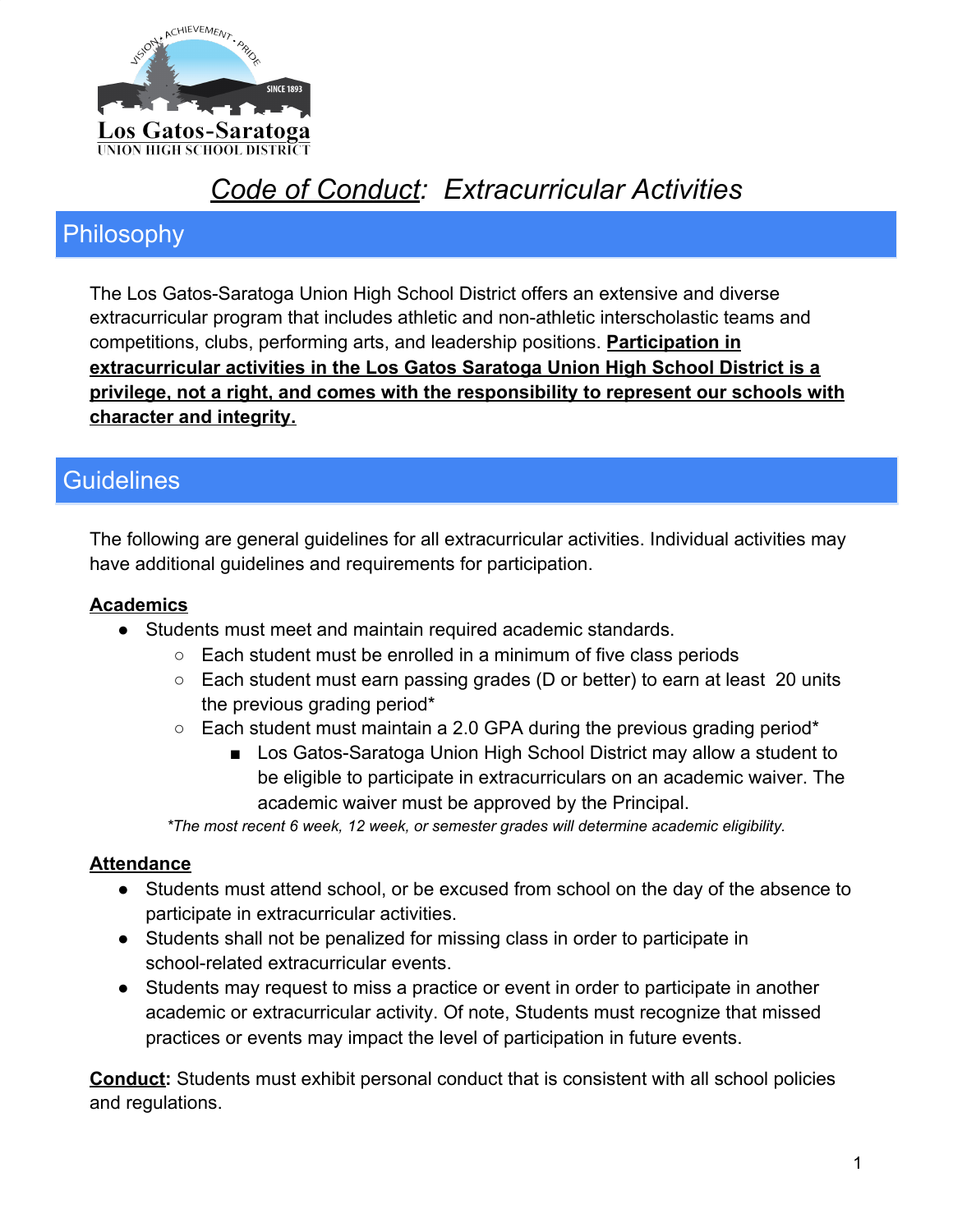

#### **Discipline**

#### **Jurisdiction**

A student may be subject to discipline for any of the acts listed in Education Code sections 48900, 48900.2, 48900.3, 48900.4 and 48900.7. Depending on the severity of the misconduct and the student's past history, disciplinary consequences may range from temporary or permanent removal from extracurricular activities to suspension from school or expulsion from the District. Discipline may be imposed for any act identified in the Education Code when that act is related to a school activity or school attendance. This includes any misconduct that occurs during, or while going to or coming from, a school-sponsored extracurricular activity.

### **Alternative Means of Correction**

Although it is sometimes necessary to impose the disciplinary consequences described above, the District also adheres to a philosophy of generally recommending suspension or expulsion only when other means of correcting the behavior have been attempted and failed. If possible and appropriate, a student who violates the disciplinary provisions of the Education Code may be offered positive behavior supports before being subject to discipline. Those interventions may include conferences with the student and his/her parents, referrals to other supportive services, and participation in a restorative justice program,

### **Consequences**

Students are expected to adhere to the guidelines set forth in the Code of Conduct. Facts, circumstances, and disciplinary measures are analyzed on a case-by-case basis. The Code of Conduct provides a minimum standard of conduct and guidance when addressing certain behaviors. It does not and cannot enumerate each and every situation or conduct for which discipline may be imposed. In cases of severe violations of the Code of Conduct, consequences including removal from the activity, may be applied. Code of Conduct violations may also result in loss of privileges in celebratory functions, recognition dinners, scholarships, and/or awards. Final decision regarding consequences will be made by the Assistant Principal, in consultation with the extracurricular activity supervisor.

A student in violation of the Code of Conduct will face consequences for all extracurricular activities in which he or she is involved. Consequences may also apply to future seasons of participation. Prior to removal from a team or an extracurricular activity a conference must be held with the student, parent and school staff.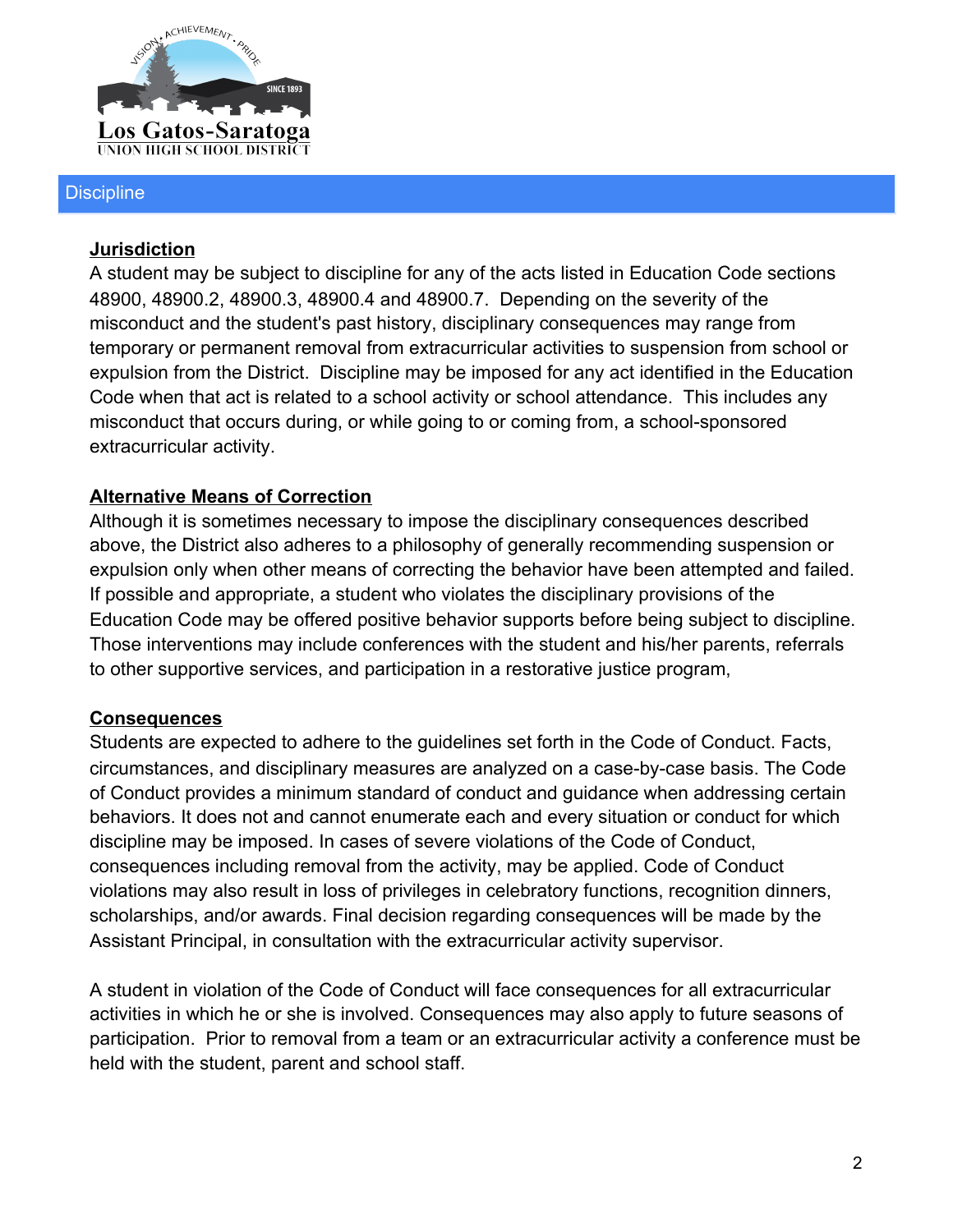

#### **Appeal process**

Any student who feels unjustly suspended or dismissed from any extracurricular activity has the right to appeal the decision*.*

In order to appeal, they must do the following:

- Present a written appeal to the lead extracurricular supervisor within 48 hours of the suspension or dismissal.
- Attend a meeting with the lead extracurricular supervisor, which will be held within three school days of receipt of the written appeal. The lead extracurricular supervisor will issue a written decision on the appeal within one school day of the meeting.
- If the student is unsatisfied with the lead extracurricular supervisor's decision, that decision may be appealed in writing to the site administrator within one school day of the lead extracurricular supervisor's decision.
- The Principal shall meet with the student and parent to discuss the complaint, will consult with the extracurricular supervisor, and will issue a written decision within one week of the appeal. The site administrator's decision shall be final.

However, parents who believe that the decision to exclude a student from an extracurricular activity constituted unlawful harassment or discrimination may pursue further remedies through one of the complaint procedures identified below.

These complaint procedures also are available to any parent or student who believes that a student has been subject to unlawful harassment or discrimination at school or at a school activity for any reason, including based on another student's violation of this Code of Conduct.

# Policy & Complaint Procedure

*Board Policies and Administrative Regulations (Available on the District's website)*

### **Nondiscrimination**

The Governing Board is committed to providing equal opportunity for all individuals in education. District programs, activities, and practices shall be free from discrimination based on race, color, ancestry, national origin, ethnic group identification, age, religion, marital or parental status, physical or mental disability, sex, sexual orientation, gender, gender identity or expression, or genetic information; the perception of one or more of such characteristics;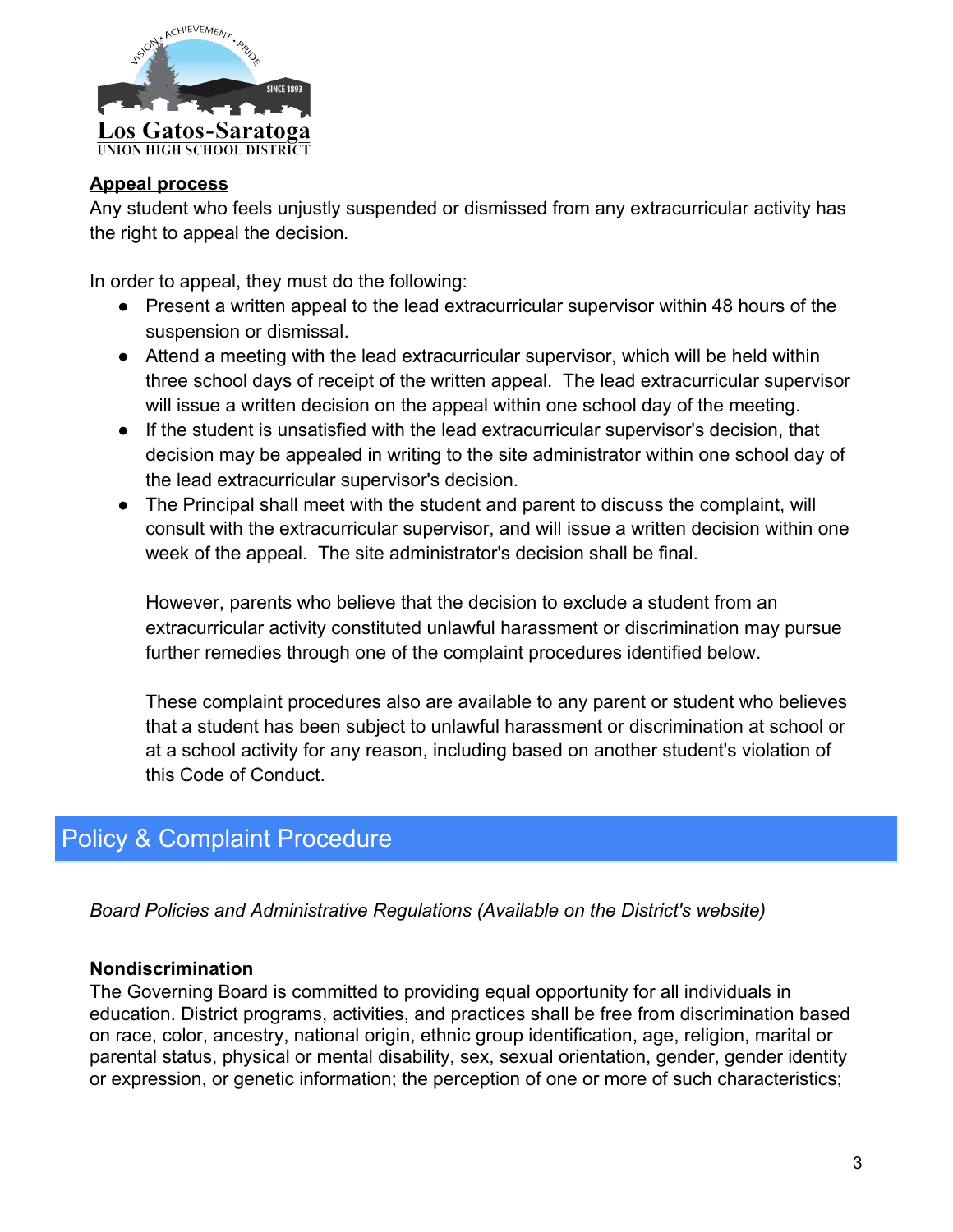

or association with a person or group with one or more of these actual or perceived characteristics. The District shall follow the Uniform Complaint Procedure when addressing complaints alleging unlawful discrimination on any of the bases listed above or for the alleged failure to comply with other state or federal laws identified in the District's Uniform Complaint Board Policy and Administrative Regulations. (BP/AR 1312.3).

### **Bullying**

The Governing Board believes that all students have the right to be educated in a positive learning environment free from actions that create a hostile academic environment. Prohibited student conduct includes, but is not limited to, harassment of students or staff, including bullying, intimidation, cyber bullying, hazing/initiation activity, ridicule, extortion, or any other verbal, written, or physical conduct that causes or threatens to cause bodily harm or emotional suffering, or that may substantially interfere with a student's academic performance or ability to participate in, or benefit from, the services, activities, or privileges provided by the District. (BP 5131)

### **Sexual Harassment**

The Governing Board is committed to maintaining a learning environment that is free of harassment. Board Policy 5145.7 prohibits the unlawful sexual harassment of any student by any employee, student, or other person at school or at any school-related activity. The District is committed to taking serious, immediate, and appropriate action with respect to violations of sexual harassment policy. Students shall be assured that they need not endure any form of sexual harassment. They shall further be assured that they need not endure, for any reason, any harassment that impairs the educational environment or a student's emotional well-being at school.

Should a student believe that he/she has been subjected to sexual harassment, he/she shall file a complaint in accordance with the guidelines outlined under the Uniform Complaint Procedures. Students can be assured that the District will not tolerate retaliation as a result of the filing of a complaint. Any student who engages in the sexual harassment of anyone at school or a school-related activity shall be subject to disciplinary action.

### **Title IX**

Students also are protected from sexual harassment under federal law (Title IX). Prohibited conduct under Title IX includes sexual assault, dating violence, domestic violence, or stalking, when the conduct occurs in a program or activity under the District's control, and is so severe, pervasive and objectively offensive that it denies a person's equal access to a District program or activity. Complaints may be filed under the District's sexual harassment complaint procedures, or a complainant may contact the District's Title IX Coordinator directly.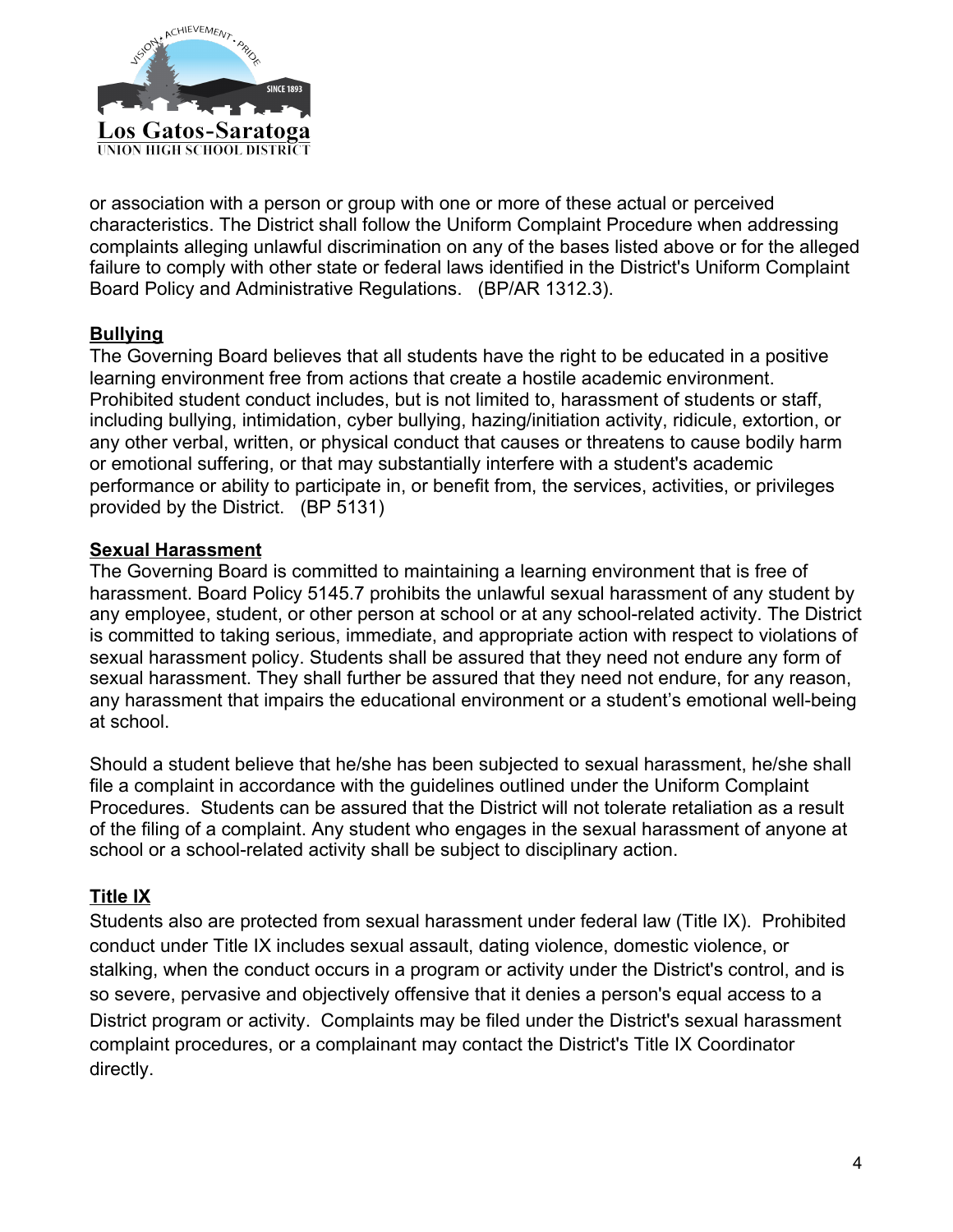

#### Pledge

### *Students agree to abide by the following pledge:*

**Participation in extracurricular activities is a privilege.** As a representative of the District and the community, I have the obligation and responsibility to represent myself, my activities, my district, my school, and my community in an exemplary manner. I understand that if I violate the terms of the Code of Conduct , I will be subject to disciplinary measures that may include alternative means of correction, suspension, expulsion and/or immediate revocation of my privilege to participate in extracurricular programs. I further understand that conduct prohibited under this Code of Conduct includes, but is not limited to the following:

Suspension and/or expulsion may be imposed for conduct described under California Education Code Sections 48900, 48900.2, 48900,3, 48900.4, and 48900.7.

Suspension may be imposed under those provisions for a first offense, if the student's presence causes a danger to others. However, suspension may always be imposed on a first offense for the following misconduct: (a) caused, attempted to cause, or threatened to cause physical injury, or willfully used force or violence on another person except in self-defense; (b) possession of a dangerous object; (c) possession, use, or sale of a controlled substance or intoxicant of any kind; (d) negotiating the sale of a controlled substance or intoxicant, and then delivering a look-alike substance; or (e) committing or attempting to commit robbery or extortion.

**The District must recommend expulsion for the following offenses committed at school or at a school activity off school grounds, unless the principal or superintendent recommends otherwise or determine that other means of correction will address the misconduct:**

### **California Education Code Section 48915(a)**

- 1. Causing serious injury to another person, except in self-defense.
- 2. Possession of a knife, or other dangerous object of no reasonable use to the student.
- 3. Unlawful possession of any controlled substance except for the first offense for the possession of not more than one avoirdupois ounce of marijuana, other than concentrated cannabis.
- 4. Robbery or extortion.
- 5. Assault or battery on any school employee.